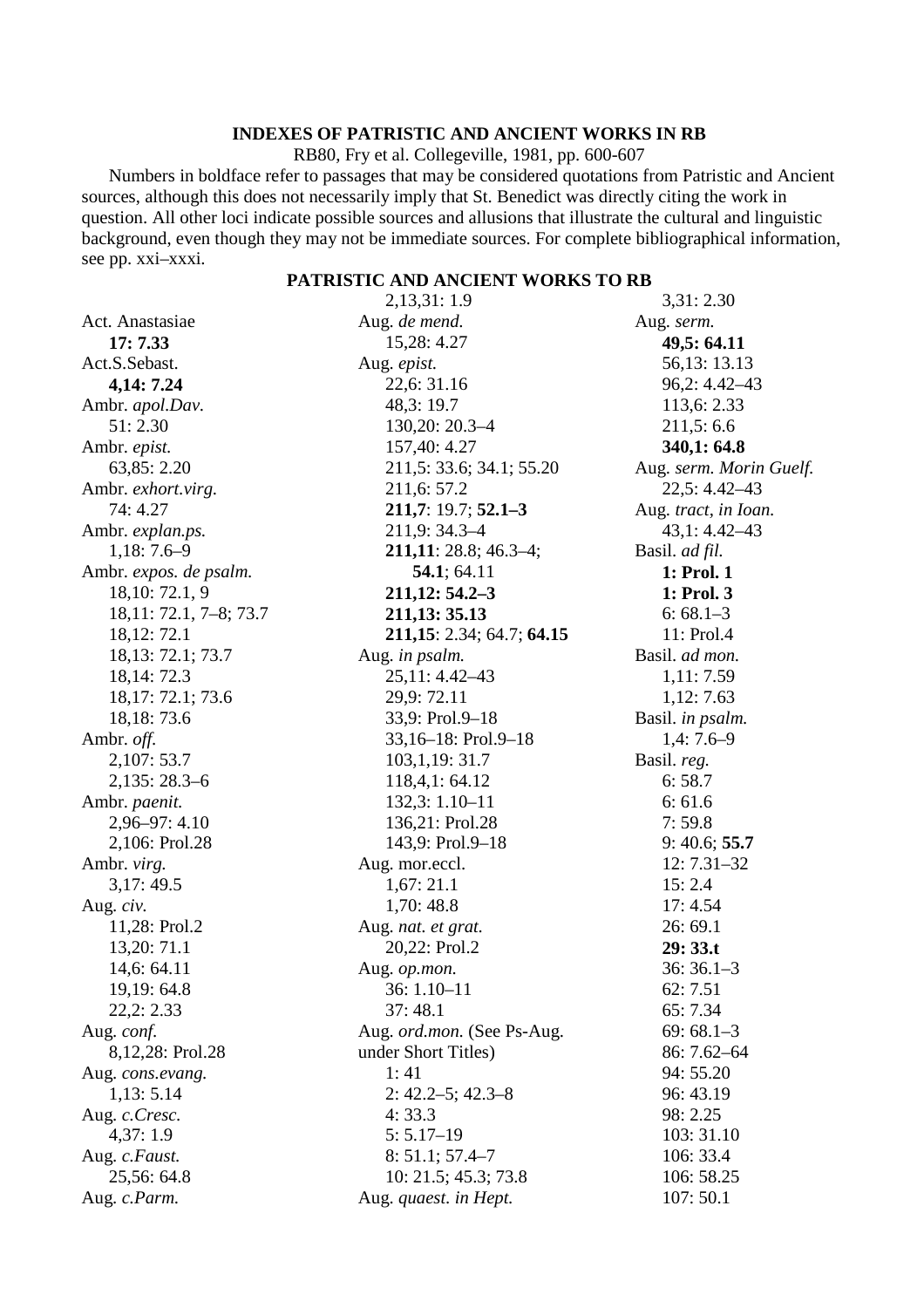$108:20.1-2$ 192: 48.1 Basil. reg.fus.  $32 - 33:53.23 - 24$ Caes.Arel. epist. ad virg.  $4: 2.12, 16 - 22$ Caes.Arel. recapit.  $8:58.1-4, 9-14$ Caes.Arel. reg.mon. 1: Prol.50;  $54.2-3$ ;  $58.1 4.24 - 25$  $2:33.5$  $14:48.10 - 11$  $15:54.1$ 16:33.5 21:17.9  $24:36.9$ Caes.Arel. reg.virg.  $10:21.5$  $10-12: 43.14-16$  $11:24.4$ 16: 38.7:  $65.t$  $22:64.11$  $23:54.1$ 29:36.8  $32:32.4$ 40:  $54.2 - 3$ ; 55.9 58:58.9  $66-69: 11.12; 13.1$ Cassian. conl.  $1,7:4.75;52.4$  $2,4,4:64.19$ 2.10: 7.55  $2,10,1:7.44$  $2,12:52.4$  $2,12-13:46.5-6$  $2,22:20.4$ 2,24:73.2  $2,25 - 26:53.9$  $2,26: 8.2: 9.11$ 3,15: Prol.48-49  $4,2:20.4$  $4,4:52.4$  $4,12:43.1-3$  $6,3,5:72.5$  $6.10:73.6$ 8,16,1:17.7  $9,2,3:73.2$  $9.3:20.4$  $9,6:52.4$  $9.7:52.4$  $9,7,4:73.2$ 

 $9,8,1:20.3$  $9,12:52.4$ 9,15:20.3, 20.5 9,24: 2.33  $9.26:20.4$  $9,28:20.3$ 9,33:13.12  $9,35:52.4$ 9,36:4.56  $9.36.1:20.4$  $10,5:20.4$ 10,8: 52.4; 73.2  $10,10,2:18.1$ 11,6:7.69  $11,7,13:7.10,67-69$  $11,8,1:7.69$ 12,8:52.4 12, 13: 7.51  $12,16,3:73.7$  $14,2:7.9$  $16, 6: 4.47$  $16,6,4:2.26; 5.13; 7.32;$ 33.1  $16.9:2.33$  $16,14,4:2.16-17$  $16,15:71.6-8$ 16,20: 2.26 16,22: 7.35  $16,26,2:7.35$  $18,4:1.6$  $18,4-8:1.1-8$  $18,6:1.4-5$  $18.7:1.6$ 18,11: 7.35; 48.8 18, 15: 73.9 19,6:7.34  $19,7:1.6$ 19,9:72.5  $20.1:58.1-4$  $20,6 - 7:4.57$ 20,9:7.21 21,5,4:73.2  $21,10,1:73.1$  $21,14,3:53.10$ 21,22:52.4 21, 34, 3: 73. 9  $22.7:73.9$  $23,6:20.1-2$  $23,7,2:5.14$  $23,11:52.4$  $24,2,3:40.4$  $24,12,2:48.8$ 

24, 16: 7.51 24,17:53.10 24, 23: 7.31 - 32; 58. 25 24, 25, 2:58.8  $24,26,14:3.5;5.12-13$ Cassian. inst.  $1,1:22.56$  $1,3:55.7-11$  $1,10:55.1$  $1.11:22.56$ 2,3: 9.11; 48.8; 58.25  $2,3,1:58.25$  $2.4:10.3$  $2,5,5:52.4$  $2,7,3:20.5$ 2,10:17.7  $2,10,2:52.2-5,4$  $2,10,3:4.56;20.4$  $2,12:52.4$ 2,12,2:64.19  $2,16: 25.1-2; 26.1-2;$  $44.1 - 3$  $3-4:16.1, 16.3$  $3.3:13.1$  $3,4:8.4$  $3,7,1:43.10-11$  $3,7,2:43.4;45.2$  $4,3:58.1-4$  $4,5-6:58.26$ 4,7: 53.15; 58.6; 66.1  $4,8:5.7;73.2$ 4,9: 4.50; 46.5-6 4, 10: 5.4; 21.2; 67.7;  $68.4 - 5$  $4,12:5.7-10$ 4,14:55.16  $4,15:5.12-13$  $4,16:54.1$  $4,16,1:44.1-3:46.1-2$  $4,16,2:45.1$  $4,16,3:55.16$  $4,17:38.5-7$  $4,18:43.18$  $4,19,1-3:35.6-11$  $4,19,3-20:31.10$  $4.20:58.25$  $4,23:73.9$  $4,24,4:5.4$  $4,30,1:71.1$  $4,36,2:58.18$ 4,39: 7.31-61; 73.1  $4,39,1:7.10$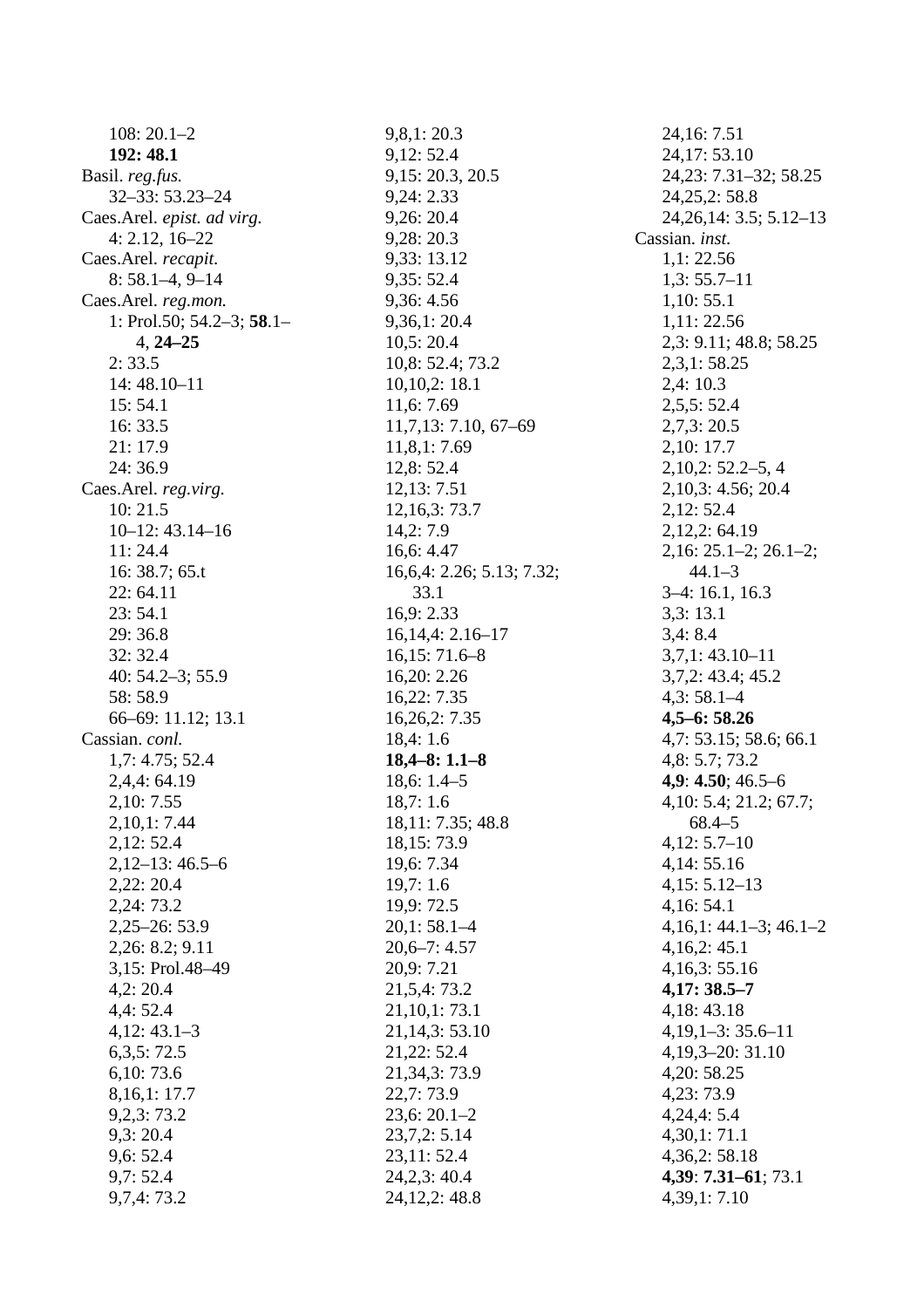$4,39,2:4.30$  $4,39.3:7.67-69$ 4,41: 7.35  $4,41,2:23.1$  $5,9:7.13$ 5,24:53.10 5,34:52.4  $5,36:1.3-5$ 5,39,3:48.8 6.13: Prol.28  $7.7:55.16$ 7,9: 3.12; 58.17; 65.12 7,21:33.1,33.7  $7,25,1:57.5-6$  $7,27:33.1$  $10,6:1.11$  $10.7:28.3-6$  $11,4:6.3$ 12,17: Prol.29 12,25:4.47  $12,31:71.1$  $12,32,1:7.51$  $12,32,2:5.4$ 12,33: 7.35, 51 Chrom.Aquil. serm.  $1.6:7.6-9$ Clem. *ad Cor.* (see Ps-Clem. under Short Titles)  $2:72$  passim  $3: 4.70 - 71; 71.9; 72$ passim; 73.t  $9:72.1$ 13: Prol.32 38:72 passim Cypr. ad Demet.  $1: 1.12; 7.60$ Cypr. ad Don. 4: Prol.29  $15: 4.55 - 56$ Cypr. ad Fort. prol. 1:48.1 prol. 2: 2.38–39 prol. 3: 48.1  $6:72.11$ 11: Prol.50; 2.31 Cypr. de laps.  $27:7.13 - 14$  $35:4.74$ Cypr. de mort.  $12:1.1-8$ 14: 5.14; 28.6, 28.8 Cypr. de op. et el.

1: Prol.48  $3:46.5-6$ 13: Prol.50  $22:7.10 - 11$ Cypr. de pat. 4: Prol.35-38 16:4.29 20:7.42 24: 4.16, 4.31, 4.61; 31.16 Cypr. domin.orat.  $4:4.49; 7.13-14, 23, 26;$  $19.1 - 6$ ; 20.1-5; 43.2  $4 - 5:52.4$  $5: 19.6 - 7; 20.1 - 5$  $7:48.1$ 14: 7.20, 32  $15: 4.1 - 2, 10, 21, 25 - 26,$  $30, 42 - 43, 53, 62 - 63,$ 72, 74; 72.9, 11  $17:4.31$ 23: 2.20; 13.13; 34.5; 53.4; 64.1-5; 65.11  $24:19.6 - 7$  $26:20.1-5$  $28: 4.1 - 2, 9$  $29:4.55 - 56$  $31: 4.55 - 56: 19.6 - 7$  $35:4.55 - 56$  $35-36:16$  passim Cypr. eccl.unit. 2: Prol.33-34  $9: 28.6, 8$  $10: 65.1 - 2, 12$ Cypr. epist. 2,2: 7.49; 40.5, 40.8;  $55.17 - 18$  $4-5:5.10-11$ 4,2: 38.8; 43.8; 54.4  $8,2:7.10-11$  $11, 1, 5: 4.55 - 56$ 13,3: Prol.48  $13,6:62.4$  $14,2:38.6;53.15;55.1-2$  $15,2:59.6$  $16,3:3.11$ 38,2: 4.55-56; 48.1  $55,15-16:27.5-9;28.2-3$  $55,21:63.2-3$  $57,1-3$ : Prol.50;  $1.1-8$ 57,4: 2.38-39 58,11: 7.10-11 59, 13: 4.25

59,15:28.8  $60.5: 4.55 - 56$  $63,1: 5.14; 31.4-5$  $65,1:4.55-56$ 65,5: Prol.2  $65,10$ : Prol.49–50  $67,2:7.10-11$  $67,2-3:64.1-5$  $68,4:27.1-9$  $72.1:4.61$  $76,7:7.13-14;72.11-12$ Cypr. hab.virg. 3: Prol.3  $17:28.6.8$ 21: Prol.50; 58.8 Cypr. quod idola  $11:72.11-12$ Cypr. testim. prol.: Prol.20  $3: 4.21, 4.27; 40.8; 48.1;$  $63.16 - 17$  $12:4.27$  $13-14:4.32$ 14:40.8 18:4.21 19:4.60  $22:4.30$  $23:4.29$ 39: 7.43  $41:4.53$ 49:4.31  $85:63.16-17$  $103:4.52$ 106: 4.30 109:4.16 120: 4.56 Cypr. zel. et liv.  $6: 65.1 - 2, 15 - 22$  $10:4.66-67$  $10 - 11:72.1$  $12: 2.1 - 2, 12 - 13, 30$  $16: 4.55 - 56; 48.1$ 18: 4.49; 7.13-14 Didache  $2.7:4.65$ Evagr. sent.mon.  $1,55:4.50$ Fulg. Rusp. epist. 17,47: Prol.41 Hier. epist.  $2,1:28.8$  $14,9:2.30$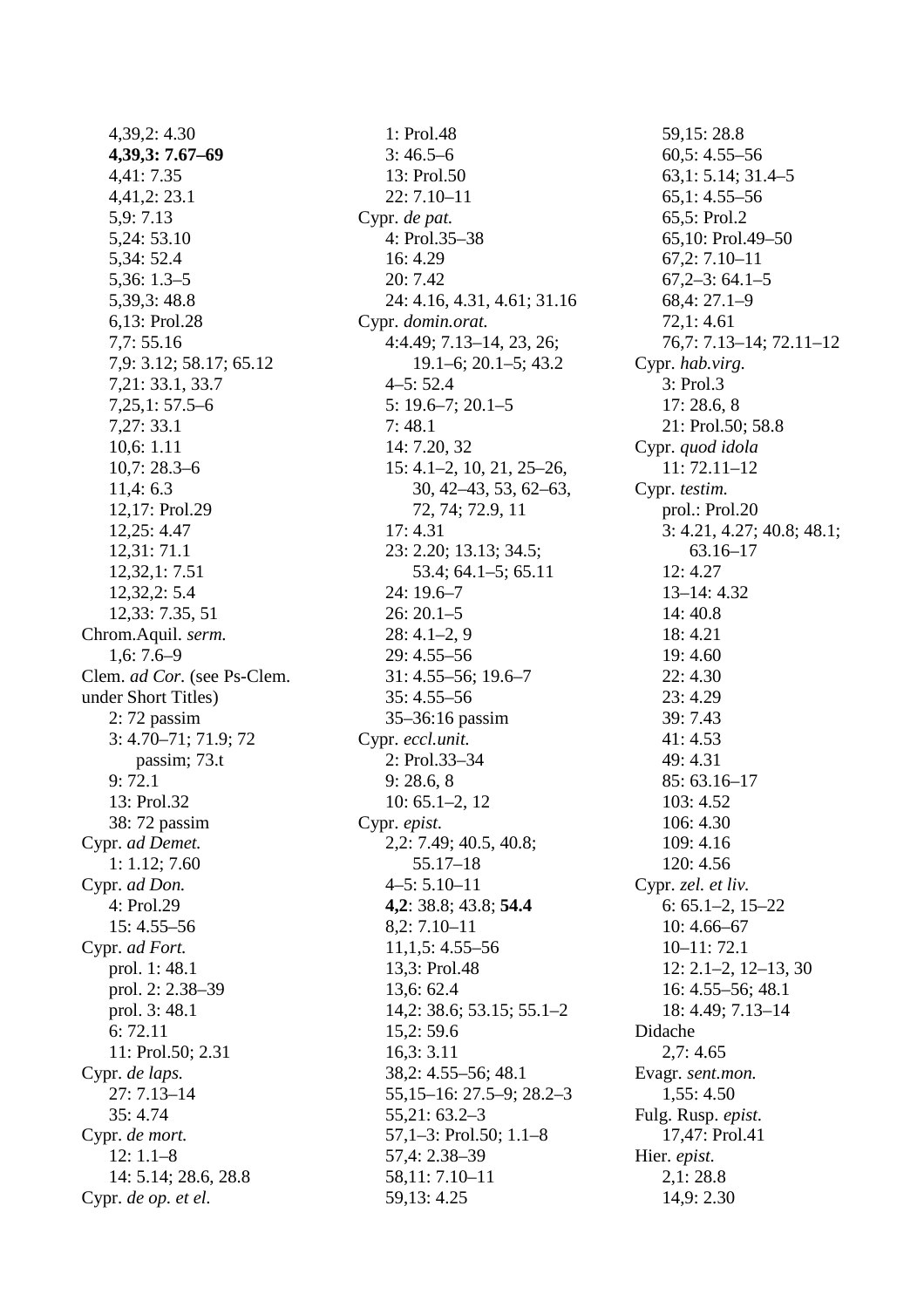$16.1:28.8$ 22.1: Prol.1 22,6: Prol.28 22,15: Prol.3  $22.34:1.1 - 8$ 22,35: 1.13; 21.1; 35.1; 37.2; 48.22 58,1:63.6 58.5: 4.55 58.6: 4.56 58.8: 1.12 60,7:64.12  $60.10:4.55$ 77,17: 1.12 79,9:4.22  $81,1:4.29$  $98.3:7.6-9$ 108,20:64.12 117.6: 63.12  $125,9:1.3-5$ 130,11:64.12 130.13: 4.22 130.19:28.8 Hier. in Ezech. 16,52:72.1 Hier. in psalm. 130,8: Prol.28 Hil. in psalm. 136,14: Prol.28 Hist.mon.  $1: 20.4; 48.8$  $1-2: 53.1-13$  $2:66.7$  $3:38.5$  $7: 1.12; 53.3 - 13$ 9: Prol.48;  $4.17$ ;  $53.1-13$  $17: 53.3-13; 66.1, 6-7$  $21:53.1-13$ 31: Prol.3; 4.10; 7.5,  $7.31 - 32; 73.1$ Iren. demonstr.apost.praedic.  $1:72.1$ Leo. M. tract.  $2.2.3:49.3$  $5.2:49.2$  $18.2: 1.4 - 5$  $39.1:1.11$  $39.2:49.1 - 4$  $39,4:1.5$  $40,1:1.5;49.5$  $42,1,6:49,1-4$ 42,2:49.7

 $42,4:1.11$  $88,3-4:1.4-5$ 88,5: Prol.46  $89.2: 1.4 - 5: 49.3$ 90,2: Prol.2 Optat.  $7,1:7.33$ Orig. c.Cels. 7,22: Prol.28 Orig. hom. in Iesu Nave  $7: 23.1 - 2; 25.4; 27.2, 8 - 9;$  $28.2 - 6, 8$ Orig. hom. in num. 20.22: Prol.28 Orsiesii lib.  $9: 2.12, 16-17$  $11:2.38$  $13:2.12$  $16:2.16-17$  $17:2.32$  $22:55.10$  $24:69.1$ Pachom. reg. praef.3: 63.4 praef.5: 41.1-4  $6:20.5$  $9:43.10-11$  $10:43.4$  $30:5.4$ 33:38.7 49:58.1,26 50: 53.23-24 51:53.2  $52:54.2-3$  $57:67.5$ 66: 32.3 81: 33.5: 55.11 84:67.7 86: 67.5 106: 33.2; 54.1 116: 38.7 125:46.2 131:46.2  $136:29.1-2$  $142:50.4$  $150:23.1$ 158: 65.16  $165:23.1$  $176:69.1$ 179: 48.23 190: Prol.48-49 Pallad. hist.laus.

 $1:49.5-7$ Passio Iulian, et Bas. 12: Prol.18  $46: 4.10, 13-15, 20-23,$ 29.62 Porcar. mon.  $12:43.3$ Ps-Macar. reg.  $3:7.51$  $11:48.10 - 11$  $12: 23.1: 24.1$  $17:28.1$ 18:38.9  $20:53.15$  $21:4.30$  $23:58.9-14$ 24: 58.24-25  $26:44.1$  $27: 23.5; 65.t$ Reg. ii patr.  $1:49.10$  $10:33.2$  $31: 43.1 - 3$ Reg. iv patr.  $2,5-7:2.23-24$  $2,10-11:47.3$  $2,26:58.8$ 2,27:58.3  $2,37-38:53.21-24$ 2,40: 53.21-24  $2,41:56.1$  $2.42:38.8$  $3.26 - 27:31.8 - 10$  $3.29:32.4$  $4,3-8:61.13$  $5,1:24.1$  $5,11-12:2.16-17$ Sulpic. Sever. dial.  $1,10,1: 3.5; 5.12-13; 63.7$ Sulpic. Sever. epist, ii ad soror.  $17:4.62$ Sulpic. Sever. Mart.  $10,6:33.3$ Vigil. reg. (orient.)  $1: 2.22$  $25:31.1-16$  $30 - 31:33.2$  $31:67.7$  $32: 23.2 - 4; 24.2, 4; 25.1 -$ 2  $33:26.1-2$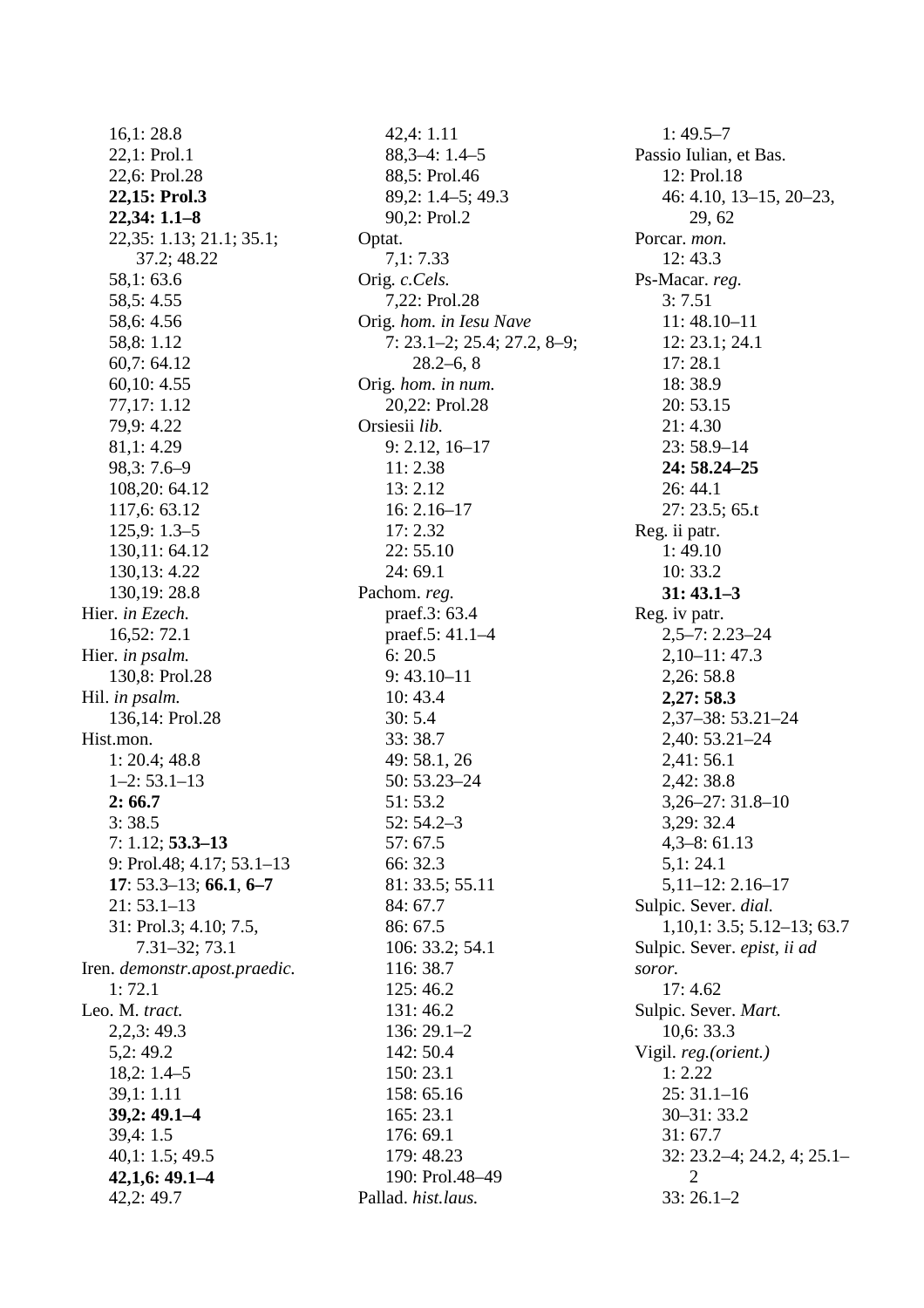35: 28.8; 62.10 Vita Anton.  $14:4.21$  $25:48.8$ Vita Macar, Rom.  $2:58.16$ Vita Pachom.  $25:58.6$  $28:33.3$ Vitae patr., Verb.senior.  $3.6:18.25$ 3,170: 31.6

3,196: 4.47 3,206: 7.51 5,1,9: Prol.3 5,1,16:48.8  $5.3.5:4.47$ 5, 4, 25: 4.50; 7.44; 46.5 5,4,31:40.6 5,4,57: 18.25  $5,5,3:46.5$  $5.5.4: 27.2: 28.2 - 3$  $5.6.21:48.3$ 5,7,18: Prol.4

## **ANCIENT WORKS**

Concil.Agathense a. 506  $38:28.1$ Concil Gerund, a. 517  $10:13.12$ Decret.Gelasianum  $21:58.14$ Digesta  $41,2,20:2,18$ Orat.Manassae  $9:7.65$ Porphyr. ad Marcell.  $12:4.42 - 43$ Sacr.Gelasianum 3: Prol.49 25: Prol.49  $37:16.2$ 38: 2.32; 53.7

 $41:35.15$ 55:49.7 66:53.7 1322: Prol.49 Sacr. Leon. 30,1104:72.9 Sext. Pythag. enchirid. 113-114: 4.42-43  $145:7.61$ Stob. flor. 3,1,173: 4.70 Ter. Andr.  $Li.34:64.12$ Visio Pauli  $7:7.13,7.28$ 10:7.28

 $5,10,85:27.2;28.2-3$ 

5, 13, 13: 27.4; 58.23

5,11,29: Prol.48–49; 73.1,

5, 10, 98: 57.9

73.8

5, 14, 10: 1.11

5, 14, 13: 9.8

5,14,15: Prol.2

5,15,59:67.5

 $7.32.3:7.56$ 

 $7.35.1:4.47$ 

11,29: Prol.4

## **RB TO PATRISTIC AND ANCIENT WORKS**

- Prol. 1 Basil. ad fil. 1; Hier. epist. 22,1
- Prol. 2 Aug. civ. 11,28; Vitae patr., Verb.senior. 5,14,15; Aug. nat. et grat. 20,22; Cypr. epist. 65,5
- Prol. 2 Leo.M. tract. 90,2
- Prol. 3 Basil. ad fil. 1
- Prol. 3 Hier. epist. 22,15; Vitae patr., Verb.senior. 5,1,9; Hist.mon. 31; Cypr. hab.virg. 3
- Prol. 4 Basil. ad fil. 11; Vitae patr., Verb.senior. 5,7,18 (cf. 11,29)
- Prol. 9–18 Aug. in psalm. 33,9, 16–18; 143,9
- Prol. 18 Passio Iulian. et Bas. 12
- Prol. 20 Cypr. testim. prol.
- Prol. 28 Orig. hom. in num. 20,22; Orig. c. Cels. 7,22; Hil. in psalm. 136,14; Ambr. paenit. 2,106; Hier. epist. 22,6; Hier. in psalm. 130,8; Aug. in psalm. 136,21; Aug. conf. 8,12, 28; Cassian. inst. 6,13
- Prol. 29 Cassian. inst. 12,17; Cypr. ad Don. 4
- Prol. 32 Clem. ad Cor. 13
- Prol. 33-34 Cypr. eccl.unit. 2
- Prol. 35-38 Cypr. de pat. 4
- Prol. 41 Fulg. Rusp. epist. 17,47
- Prol. 46 Leo.M. tract. 88,5
- Prol. 48 Hist.mon. 9; Cypr. de op. et el. 1; Cypr. epist.  $13,3$
- Prol. 48-49 Cassian. conl. 3,15; Pachom. reg. 190; Vitae patr., Verb.senior. 5,11,29
- Prol. 49 Sacr. Gelasianum 3.25.1322
- Prol. 49-50 Cypr. epist. 65,10
- Prol. 50 Caes. Arel. reg.mon.1; Cypr. hab.virg. 21; Cypr. ad Fort. 11; Cypr. de op. et el. 13; Cypr. epist. 57,1-3
- 1.1-8 Cassian. conl. 18,4-8; Hier. epist. 22,34; Cypr. epist. 57,1-3; Cypr. de mort. 12
- 1.3-5 Cassian. inst. 5,36; Hier. epist. 125,9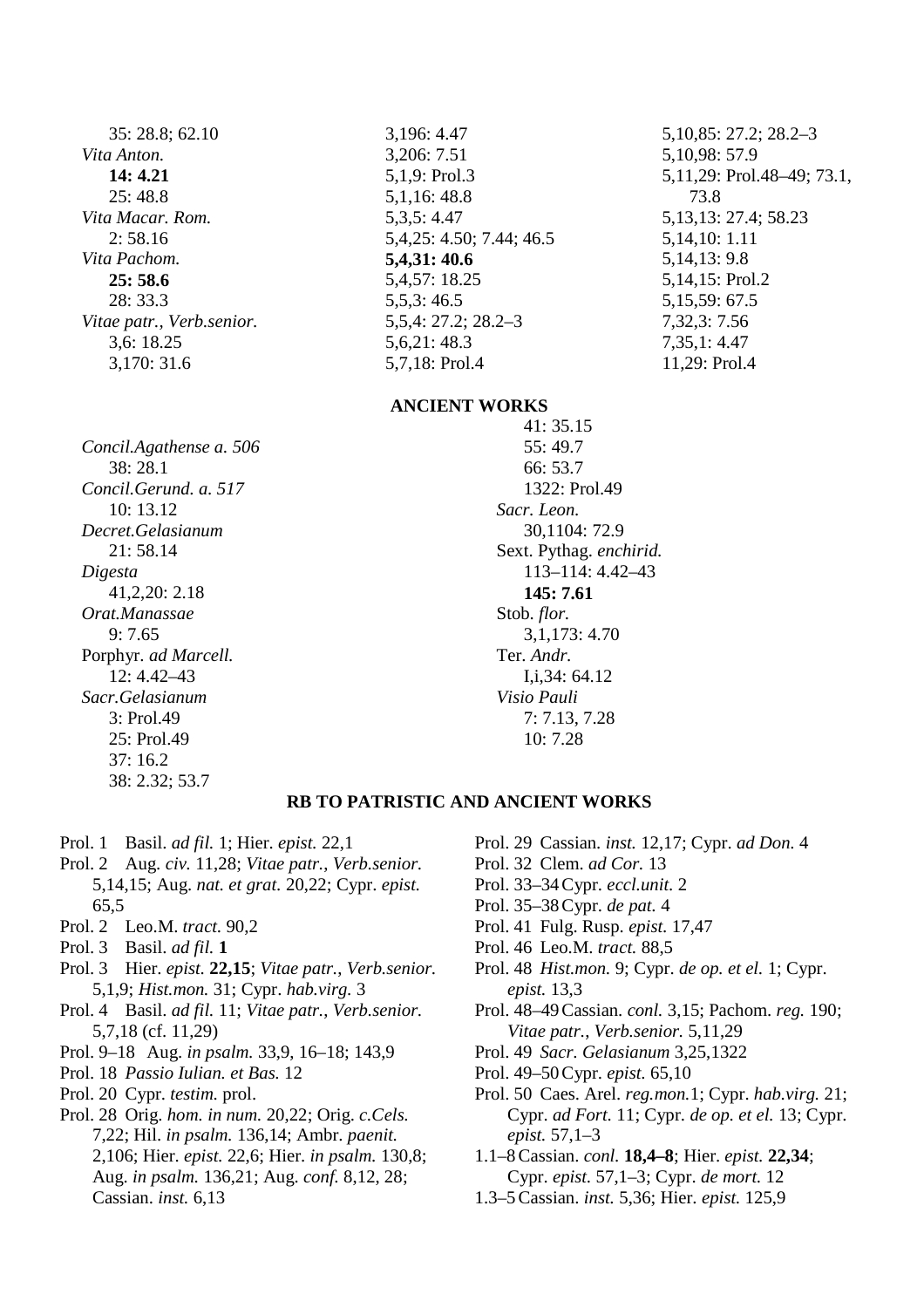*conl.* 18,6 1.5 Leo.M. *tract.* 39,4; 40,1 1.6 Cassian. *conl.* 18,4; 19,7 (cf. 12,4 & 16);18,7 1.9 Aug. *c.Parm.* 2,13,31; Aug. *c.Cresc.* 4,37 1.10–11 Aug. *op. mon.* 36; Aug. *in psalm.* 132,3 1.11Leo.M. *tract.* 39,1; 42,4; Cassian. *inst.* 10,6; *Vitae patr.*, *Verb.senior.* 5,14,10 1.12Cypr. *ad Demet.* 1; *Hist.mon.* 7; Hier. *epist.* 58,8 (cf. 77,17) 1.13Hier. *epist.* 22,35 2.1–2 Cypr. *zel. et liv.* 12 2.4 Basil. *reg.* 15 2.12Orsiesii *lib.* 9 & 13; Caes.Arel. *epist, ad virg.* 4 2.12–13 Cypr. *zel. et liv.* 12 2.16–17 *Reg. iv patr.* 5,11–12; Cassian. *conl.* 16,14,4; Orsiesii *lib.* 9 & 16 2.16–22 Caes. Arel. *epist. ad virg.* 4 2.18*Digesta* 41,2,20 2.20Ambr. *epist.* 63,85; Cypr. *domin.orat.* 23 2.22Vigil. *reg.(orient.)* 1 2.23–24 *Reg. iv patr.* 2,5–7 2.25Basil. *reg.* 98 2.26Cassian. *conl.* 16,6,4; 16,20 2.30Cypr. *zel. et liv.* 12; Ambr. *apol. Dav.* 51; Aug. *quaest, in Hept.* 3,31; Hier. *epist.* 14,9 2.31Cypr. *ad Fort.* 11 2.32*Sacr. Gelasianum* 38; Orsiesii *lib.* 17 2.33Aug. *civ.* 22,2; Aug. *serm.* 113,6; Cassian. *conl.* 9,24; 16,9 2.34Aug. *epist.* 211,15 2.38Orsiesii *lib.* 11 2.38–39 Cypr. *epist.* 57,4; Cypr. *ad Fort.* prol. 2 3.5 Cassian. *conl.* 24,26, 14; Sulpic.Sever. *dial.* 1,10,1 3.11Cypr. *epist.* 16,3 3.12Cassian. *inst.* 7,9 4.1 Aug. *ord.mon.* 1 4.1–2 Cypr. *domin.orat.* 15; 28 4.9 Cypr. *domin.orat.* 28 4.10Ambr. *paenit.* 2,96–97; *Hist.mon.* 31; *Passio Iulian. et Bas.* 46; Cypr. *domin.orat.* 15 4.13–15 *Passio Iulian. et Bas.* 46 4.16Cypr. *de pat.* 24; Cypr. *testim.* 109 4.17*Hist.mon.* 9 4.20–23 *Passio Iulian. et Bas.* 46 4.21*Vita Anton.* **14**; Cypr. *domin.orat.* 15; Cypr. *testim.* 3,18

1.4–5 Leo.M. *tract.* 18,2; 88, 3–4; 89,2; Cassian.

- 4.22Hier. *epist.* 79,9; 130,13
- 4.25Cypr. *domin.orat.* 15; Cypr. *epist.* 59,13
- 4.26Cypr. *domin.orat.* 15
- 4.27Cypr. *testim.*3; 12; Ambr. *exhort.virg.* 74; Aug. *epist.* 157,40; Aug. *de mend.* 15,28
- 4.29Hier. *epist.* 81,1; *Passio Iulian, et Bas.* 46; Cypr. *de pat.* 16; Cypr. *testim.* 23
- 4.30Cypr. *testim.* 22; 106; Cypr. *domin.orat.* 15; Ps-Macar. *reg.* 21; Cassian. *inst.* 4,39,2
- 4.31Cypr. *domin.orat.* 17; Cypr. *de pat.* 24; Cypr. *testim.* 49
- 4.32Cypr. *testim.* 13–14
- 4.42–43 Porphyr. *ad Marcell.* 12; Aug. *serm.* 96,2; Aug. *serm. Morin Guelf.* 22,5; Aug. *tract. in Ioan.* 43,1; Aug. *in psalm.* 25,11; Sext. Pythag. *enchirid.* 113–114; Cypr. *domin. orat.* 15
- 4.47*Vitae patr.*, *Verb.senior.* 3,196; 5,3,5; 7,35,1; Cassian. *inst.* 12,25; Cassian.*conl.* 16,6
- 4.49Cypr. *domin.orat.* 4; Cypr. *zel. et liv.* 18
- 4.50Cassian. *inst.* **4,9** (cf. 37); Evagr. *sent.mon.* 1,55; *Vitae patr.*, *Verb. senior.* 5,4,25
- 4.52Cypr. *testim.* 103
- 4.53Cypr. *testim.* 41; Cypr. *domin.orat.* 15
- 4.54Basil. *reg.* 17
- 4.55Hier. *epist.* 58,5 & 60,10
- 4.55–56 Cypr. *epist.* 11,1,5; 38,2; 60,5; 65,1; Cypr. *domin.orat.* 29; 31; 35; Cypr. *ad Don.* 15; Cypr. *zel. et liv.* 16
- 4.56Cypr. *testim.* 120; Hier. *epist.* 58,6; Cassian. *conl.* 9,36; Cassian. *inst.* 2,10,3
- 4.57Cassian. *conl.* 20,6–7
- 4.60Cypr. *testim.* 19
- 4.61Cypr. *de pat.* 24; Cypr. *epist.* 72,1
- 4.62Sulpic. Sever. *epist. ii ad soror.* 17; *Passio Iulian, et Bas.* 46
- 4.62–63 Cypr. *domin.orat.* 15
- 4.65*Didache* 2,7
- 4.66–67 Cypr. *zel. et liv.* 10
- 4.70Stob. *flor.* 3,1,173
- 4.70–71 Clem. *ad Cor.* 3
- 4.72Cypr. *domin.orat.* 15
- 4.74Cypr. *de laps.* 35; Cypr. *domin.orat.* 15
- 4.75Cassian. *conl.* 1,7
- 5.4 Cassian. *inst.* 4,10; 4, 24,4; 12,32,2; Pachom. *reg.* 30
- 5.7 Cassian. *inst.* 4,8
- 5.7–10 Cassian. *inst.* 4,12
- 5.10–11 Cypr. *epist.* 4–5
- 5.12–13 Cassian. *conl.* 24,26,14; Cassian. *inst.* 4,15; Sulpic. Sever. *dial.* 1,10,1
- 5.13Cassian. *conl.* 16,6,4
- 5.14Aug. *cons.evang.* 1,13; Cassian. *conl.* 23,7,2; Cypr. *de mort.* 14; Cypr. *epist.* 63,1
- 5.17–19 Aug. *ord.mon.* 5
- 6.3 Cassian. *inst.* 11,4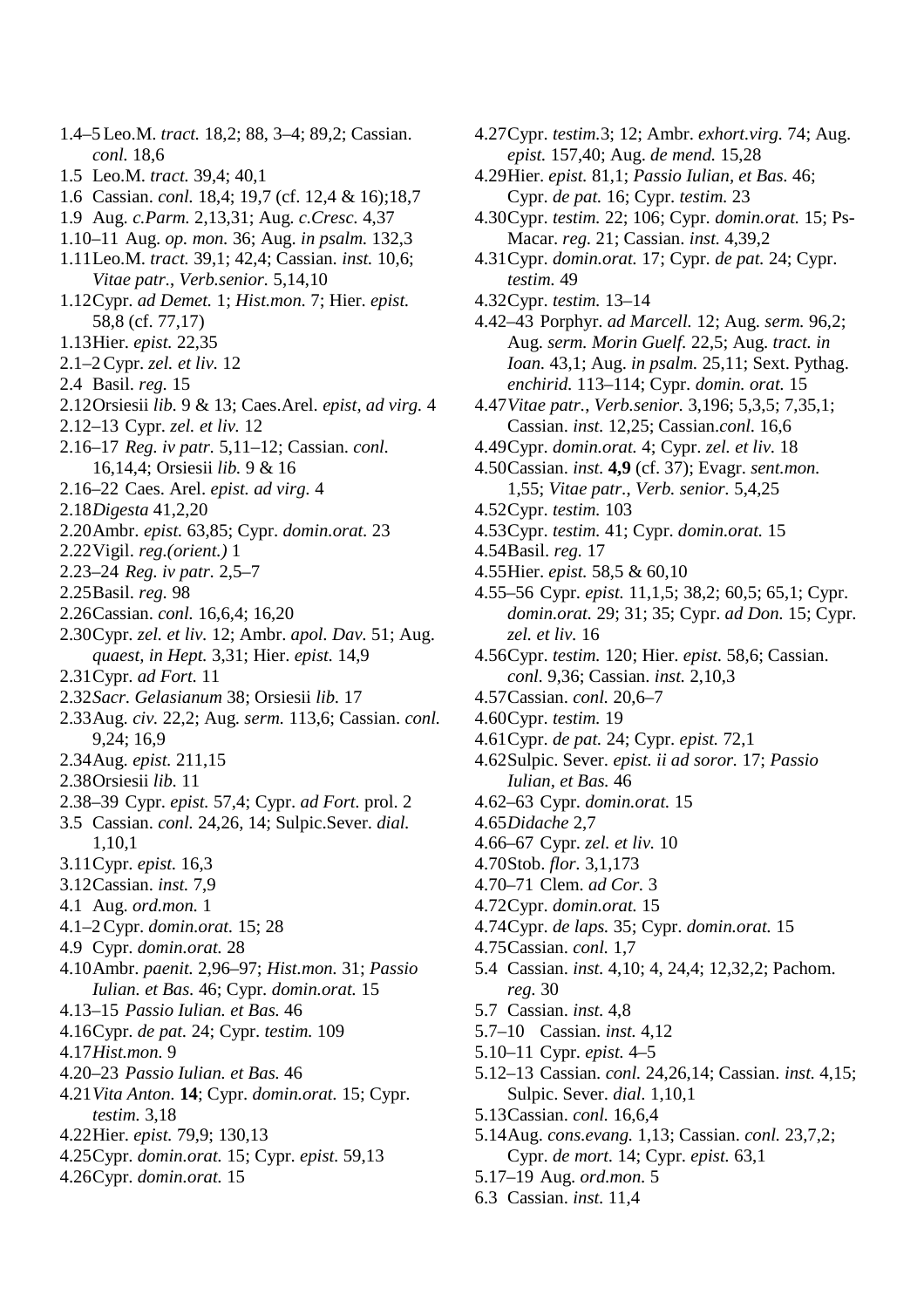- 6.6 Aug. *serm.* 211,5
- 7.5 *Hist.mon.* 31
- 7.6–9 Hier. *epist.* 98,3; Basil. *in psalm.* 1,4; Ambr. *explan, ps.* 1,18; Chrom. Aquil. *serm.* 1,6
- 7.9 Cassian. *conl.* 14,2
- 7.10Cassian. *conl.* 11,7,13; Cassian. *inst.* 4,39,1
- 7.10–11 Cypr. *epist.* 8,2; 58,11; 67,2; Cypr. *de op.et el.* 22
- 7.13Cassian. *inst.* 5,9; *Visio Pauli* 7
- 7.13–14 Cypr. *epist.* 76,7; Cypr. *zel. et liv.* 18; Cypr. *domin.orat.*4; Cypr. *de laps.* 27
- 7.20Cypr. *domin.orat.* 14
- 7.21Cassian. *conl.* 20,9
- 7.23Cypr. *domin.orat.* 4
- 7.24*Act. S.Sebast.* **4,14**
- 7.26Cypr. *domin.orat.* 4
- 7.28*Visio Pauli* 7 & 10
- 7.31–61 Cassian. *inst.* **4,39**
- 7.31–32 Basil. *reg.* 12; *Hist. mon.* 31; Cassian. *conl.* 24,23
- 7.32Cassian. *conl.* 16,6,4; Cypr. *domin.orat.* 14
- 7.33*Act. Anastasiae* **17**; Optat. 7,1
- 7.34Basil. *reg.* 65; Cassian. *conl.* 19,6
- 7.35Cassian. *inst.* 4,41; 12,33; Cassian. *conl.* 16,22; 16,26,2; 18,11
- 7.42Cypr. *de pat.* 20
- 7.43Cypr. *testim.* 39
- 7.44Cassian. *conl.* 2,10,1; *Vitae patr.*, *Verb.senior.* 5,4,25
- 7.49Cypr. *epist.* 2,2
- 7.51Ps-Macar. *reg.* 3; *Vitae patr.*, *Verb.senior.* 3,206; Basil. *reg.* 62; Cassian. *inst.* 12,32,1; 12,33; Cassian. *conl.* 12,13; 24,16
- 7.55Cassian. *conl.*2,10
- 7.56*Vitae patr.*, *Verb.senior.* 7,32,3
- 7.59Basil. *ad mon.* 1,11
- 7.60Cypr. *ad Demet.* 1
- 7.61Sext. Pythag. *enchirid.* **145**
- 7.62–64 Basil. *reg.* 86
- 7.63Basil. *ad mon.* 1,12
- 7.65*Orat.Manassae* 9
- 7.67–69 Cassian. *inst.* **4,39,3**; Cassian. *conl.* 11,7,13
- 7.69Cassian. *conl.* 11,6; 11,8,1
- 8.2 Cassian. *conl.* 2,26
- 8.4 Cassian. *inst.* 3,4
- 9.8 *Vitae patr.*, *Verb.senior.* 5,14,13
- 9.11Cassian. *inst.* 2,3; Cassian. *conl.* 2,26
- 10.3Cassian. *inst.* 2,4
- 11.12 Caes.Arel. *reg.virg.* 66–69.
- 13.1Caes.Arel. *reg.virg.* 66–69; Cassian. *inst.* 3,3
- 13.12*Concil.Gerund. a.517* canon 10; Cassian. *conl.* 9,33
- 16 passim Cypr. *domin.orat.* 35–36 16.1Cassian. *inst.* 3–4 16.2*Sacr.Gelasianum* 37 16.3Cassian. *inst*. 3–4 17.7Cassian. *inst.* 2,10; Cassian. *conl.* 8,16,1 17.9Caes.Arel. *reg.mon.* 21 18.1Cassian. *conl.* 10,10,2 18.25*Vitae patr.*, *Verb.senior.* 5,4,57; 3,6 19.1–6 Cypr. *domin.orat.* 4 19.6–7 Cypr. *domin.orat.* 5; 24; 31 19.7Aug. *epist.* 48,3; 211,7 20.1–2 Basil. *reg.* 108; Cassian. *conl.* 23,6 20.1–5 Cypr. *domin.orat.* 4; 5; 26 20.3Cassian. *conl.* 9,8,1; 9,15; 9,28 20.3–4 Aug.*epist.*130,20 20.4Cassian. *inst.* 2,10,3; *Hist.mon.* 1; Cassian. *conl.* 2,22; 4,2; 9,3; 9,26; 9,36,1; 10,5 20.5Cassian. *conl.* 9,15; Pachom. *reg.* 6; Cassian. *inst.* 2,7,3 21.1Aug. *mor.eccl.* 1,67; Hier. *epist.* 22,35 21.2Cassian. *inst.* 4,10 21.5Caes.Arel. *reg.virg.* 10; Aug. *ord.mon.* 10 22.5–6 Cassian. *inst.* 1,1; 1,11 23.1Ps-Macar. *reg.* 12; Pachore, *reg.* 150; 165; Cassian. *inst.* 4,41,2 23.1–2 Orig. *hom.inIesu Nave* 7 23.2–4 Vigil. *reg.(orient.)* 32 23.5Ps-Macar. *reg.* 27 24.1Ps-Macar. *reg.* 12; *Reg. iv patr.* 5,1 24.2Vigil. *reg.(orient.)* 32 24.4Caes.Arel. *reg.virg.* 11; Vigil. *reg.(orient.)* 32 25.1–2 Vigil. *reg.(orient.)* 32; Cassian. *inst.* 2,16 25.4Orig. *hom.inIesu Nave* 7 26.1–2 Cassian. *inst.* 2, 16; Vigil. *reg.(orient.)* 33 27.1–9 Cypr. *epist.* 68,4 27.2*Vitae patr.*, *Verb.senior.* 5,5,4 (cf. 5,10,85); Orig. *hom. in Iesu Nave* 7 27.4*Vitae patr.*, *Verb.senior.* 5,13,13 27.5–9 Cypr. *epist.* 55,15–16 27.8–9 Orig.*hom.inIesuNave* 7 28.1Ps-Macar. *reg.* 17; *Concil.Agathense a. 506*, 38 28.2–3 *Vitae patr.*, *Verb.senior.* 5,10,85 (cf. 5,5,4); Cypr. *epist.* 55,15–16 28.2–6 Orig. *hom.inIesu Nave* 7

13.13 Aug. *serm.* 56,13; Cypr. *domin.orat.* 23

- 28.3–6 Ambr. *off.* 2,135; Cassian. *inst.* 10,7
- 28.6,8 Cypr. *hab.virg.* 17; Cypr. *eccl.unit.* 9; Cypr. *de mort.* 14
- 28.8Orig.*hom.in Iesu Nave* 7; Cypr. *epist.* 59,15; Aug. *epist.* 211,11; Vigil. *reg.(orient.)* 35; Hier. *epist.* 2,1; 16,1; 130,19
- 29.1–2 Pachom. *reg.* 136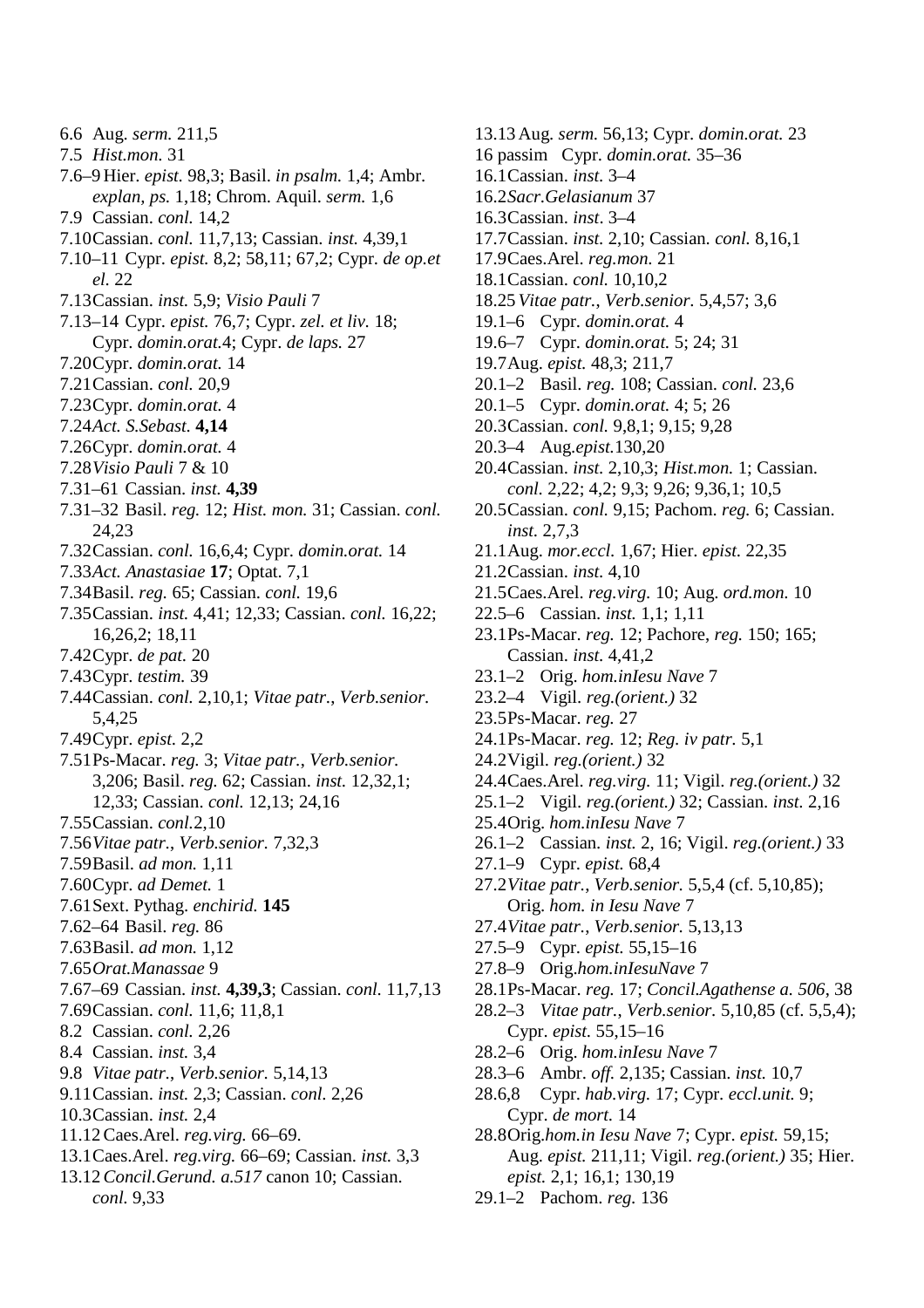- 31.1–16 Vigil. *reg.(orient.)* 25
- 31.4–5 Cypr. *epist.* 63,1
- 31.6*Vitae patr.*, *Verb.senior.* 3,170
- 31.7Aug. *in psalm.* 103,1,19
- 31.8–10 *Reg. iv patr.* 3,26–27
- 31.10 Basil. *reg.* 103 (cf.104); Cassian. *inst.* 4,19,3– 20
- 31.16 Aug. *epist.* 22,6; Cypr. *de pat.* 24
- 32.3Pachom. *reg.* 66
- 32.4Caes.Arel. *reg.virg.* 32; *Rev. iv patr.* 3,29
- 33.t Basil. *reg.* **29**
- 33.1Cassian. *inst.* 7,21; 7,27; Cassian. *conl.* 16,6,4
- 33.2*Reg. ii patr.* 10; Vigil. *reg.(orient.)* 30–31; Pachom. *reg.* 106
- 33.3*Vita Pachom.* 28; Sulpic.Sever. *Mart.* 10,6; Aug. *ord.mon.* 4
- 33.4Cassian. *inst.* 2,3 (cf. *conl.* 24,23); Basil. *reg.* 106 (cf. RB 58.25)
- 33.5Caes.Arel. *reg.mon.* 2; 16; Pachom. *reg.* 81
- 33.6Aug. *epist.* 211,5
- 33.7Cassian. *inst.* 7,21
- 34.1Aug. *epist.* 211,5
- 34.3–4 Aug. *epist.* 211,9
- 34.5Cypr. *domin.orat.* 23
- 35.1Hier. *epist.* 22,35
- 35.6–11 Cassian. *inst.* 4,19,1–3
- 35.13 Aug. *epist.* **211,13**
- 35.15 *Sacr.Gelasianum* 41
- 36.1–3 Basil. *reg.* 36 36.1–3 Basil. *reg.* 36
- 
- 36.8Caes.Arel. *reg.virg.* 29 36.9Caes.Arel. *reg.mon.* 24
- 37.2Hier. *epist.* 22,35
- 38.5*Hist.mon.* 3
- 38.5–7 Cassian. *inst.* **4,17**
- 38.6Cypr. *epist.* 14,2
- 38.7Caes.Arel. *reg.virg.* 16; Pachom. *reg.* 33 (cf.116)
- 38.8*Reg. iv patr.* 2,42; Cypr. *epist.* 4,2
- 38.9Ps-Macar. *reg.* 18
- 40.4Cassian. *conl.* 24,2,3
- 40.5Cypr. *epist.* 2,2
- 40.6*Vitae patr., Verb.senior.* **5,4,31;** Basil. *reg.* 9
- 40.8Cypr. *testim.* 3,14; Cypr. *epist.* 2,2
- 41.1–4 Pachom. *reg.* praef. 5
- 42.2–5 Aug. *ord.mon.* 2
- 42.3–8 Aug. *ord.mon.* 2
- 43.1–3 *Reg. ii patr.* **31**; Cassian. *conl.* 4,12
- 43.2Cypr. *domin.orat.* 4
- 43.3Porcar. *mon.* 12

RB Rule of Benedict

43.10–11 Pachom. *reg.* 9; Cassian. *inst.* 3,7,1 43.14–16 Caes. Arel. *reg.virg.* 10–12 43.18 Cassian. *inst.* 4,18 43.19 Basil. *reg.* 96 44.1Ps-Macar. *reg.* 26 44.1–3 Cassian. *inst.* 2,16; 4,16,1 45.1Cassian. *inst.* 4,16,2 45.2Cassian. *inst.* 3,7,2 45.3Aug. *ord.mon.* 10 46.1–2 Cassian. *inst.* 4,16,1 46.2Pachom. *reg.* 125; 131 46.3–4 Aug. *epist.* 211,11

43.4Pachom. *reg.* 10; Cassian. *inst.* 3,7,2

43.8Cypr. *epist.* 4,2

- 46.5*Vitae patr., Verb.senior.* 5,4,25; 5,5,3
- 46.5–6 Cypr. *de op. et el.* 3; Cassian. *inst.* 4,9; Cassian. *conl.* 2,12–13
- 47.3*Reg. iv patr.* 2,10–11
- 48.1Basil. *reg.* **192**;Cypr. *testim.* 3; Cypr. *domin.orat.* 7; Cypr. *ad fort. prol.* 1; prol. 3; Cypr. *zel. et liv.* 16; Cypr. *epist.* 38,2; Aug. *op.mon.* 37
- 48.3*Vitae patr., Verb.senior.* 5,6,21
- 48.8*Vita Anton.* 25; *Hist. mon.* 1; Aug. *mor. eccl.*1,70; *Vitae patr., Verb.senior.* 5,1,16; Cassian. *inst.* 2,3; 5,39,3; Cassian. *conl.* 18,11; 24,12,2
- 48.10–11 Caes.Arel. *reg.mon.* 14; Ps-Macar. *reg.* 11
- 48.22 Hier. *epist.* 22,35
- 48.23 Pachom. *reg.* 179
- 49.1–4 Leo. M. *tract.* **39,2; 42,1,6**
- 49.2Leo. M. *tract.* 5,2
- 49.3Leo. M. *tract.* 89,2; Leo. M. *tract.* 2,2,3
- 49.5Leo. M. *tract.* 40,1; Ambr. *virg.* 3,17
- 49.5–7 Pallad. *hist.laus.:* de Macario Alexandrino 1
- 49.7Leo. M. *tract.* 42,2; *Sacr. Gelasianum* 55
- 49.10*Reg. ii patr.* 1
- 50.1Basil. *reg.* 107
- 50.4Pachom. *reg.* 142
- 51.1Aug. *ord.mon.* 8
- 52.1–3 Aug. *epist.* **211,7**
- 52.2–5 Cassian. *inst.* 2,10,2
- 52.4Cypr. *domin.orat.* 4–5; Cassian. *inst.* 2,5,5; 2,10,2; 2,12; 5,34; Cassian. *conl.* 1,7; 2,12; 4,4; 9,6,7,12,35; 10,8; 12,8; 21,22; 23,11
- 53.1–13 *Hist.mon.* 1–2; 9; 21
- 53.2Pachom. *reg.* 51
- 53.3–13 *Hist.mon.* 7; 17
- 53.4Cypr. *domin.orat.* 23
- 53.7*Sacr. Gelasianum* 38; 66; Ambr. *off.* 2,107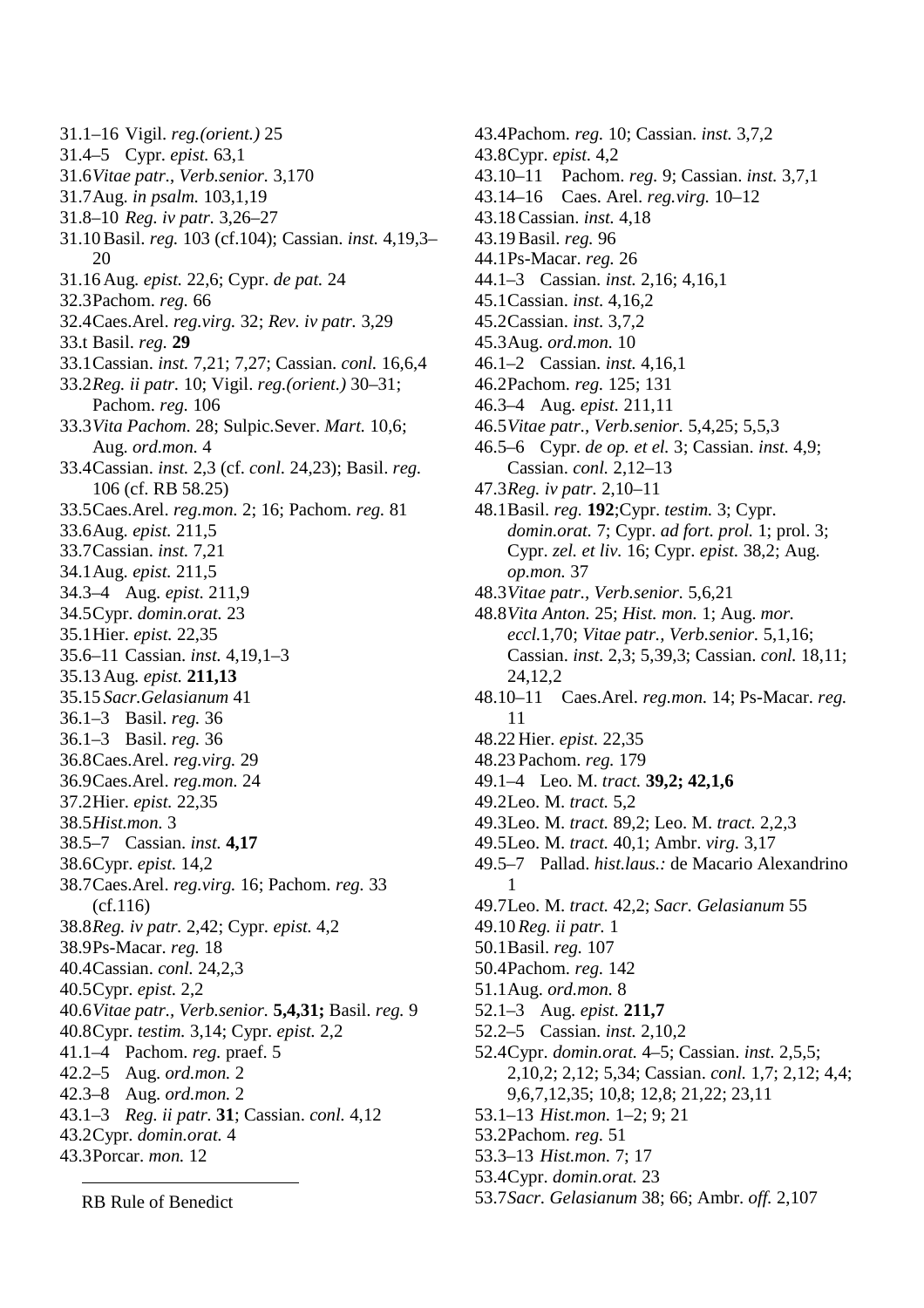- 53.9Cassian. *conl.* 2,25–26
- 53.10 Cassian. *inst.* 5,24; Cassian. *conl.* 21,14,3; 24,17
- 53.15 Cypr. *epist.* 14,2; Cassian. *inst.* 4,7; Ps-Macar. *reg.* 20
- 53.21–24 *Reg. iv patr.* 2,37–38; 2,40
- 53.23–24 Basil. *reg.fus.* 32–33; Pachom. *reg.* 50
- 54.1Aug. *epist.* **211,11**; Pachom. *reg.* 106; Caes.Arel. *reg.mon.* 15; Caes. Arel. *reg.virg.* 23; Cassian. *inst.* 4,16
- 54.2–3 Aug. *epist.* **211,12**; Caes.Arel. *reg.mon.* 1; Caes.Arel. *reg.virg.* 40; Pachom. *reg.* 52
- 54.4Cypr. *epist.* **4,2**
- 55.1Cassian. *inst.* 1,10
- 55.1–2 Cypr. *epist.* 14,2
- 55.7Basil. *reg.* **9**
- 55.7–11 Cassian. *inst.* 1,3
- 55.9Caes.Arel. *reg.virg.* 40
- 55.10 Orsiesii *lib.* 22
- 55.11 Pachom. *reg.* 81
- 55.16 Cassian. *inst.* 4,14; 4,16,3; 7,7
- 55.17–18 Cypr. *epist.* 2,2
- 55.20 Aug. *epist.* 211,5; Basil. *reg.* 94
- 56.1*Reg. iv patr.* 2,41
- 57.2Aug. *epist.* 211,6
- 57.4–7 Aug. *ord.mon.* 8
- 57.5–6 Cassian. *inst.* 7,25,1
- 57.9*Vitae patr., Verb.senior.* 5,10,98
- 58.1Pachom. *reg.* 49
- 58.1–4 Caes.Arel. *reg.mon.* 1; Caes.Arel. *recapit.* 8; Cassian. *conl.* 20,1; Cassian. *inst.* 4,3
- 58.3*Reg. iv patr.* 2,27
- 58.6*Vita Pachom.* **25**; Cassian. *inst.* 4,7
- 58.7Basil. *reg.* 6
- 58.8Cassian. *conl.* 24,25,2; *Reg. iv patr.* 2,26; Cypr. *hab.virg.* 21
- 58.9Caes. Arel. *reg. virg.* 58
- 58.9–14 Caes. Arel. *recapit.* 8; Ps-Macar. *reg.* 23; *Decret. Gelasianum* 21
- 58.16*Vita Macar. Rom.* 2
- 58.17 Cassian. *inst.* 7,9
- 58.18 Cassian. *inst.* 4,36,2
- 58.23*Vitae patr., Verb.senior.* 5,13,13
- 58.24–25 Ps-Macar. *reg.* **24** Caes. Arel. *reg.mon.* **1**
- 58.25 Cassian. *inst.* 2,3,1; 4,20; Cassian. *conl.* 24,23; Basil. *reg.* 106
- 58.26 Cassian. *inst.* **4,5–6;** Pachom. *reg.* 49
- 59.6Cypr. *epist.* 15,2
- 59.8Basil. *reg.* 7
- 61.13*Reg. iv patr.* 4,3–8
- 62.4Cypr. *epist.* 13,16
- 62.10 Vigil. *reg.(orient.)* 35 63.2–3 Cypr. *epist.* 55,21 63.4Pachom. *reg.* praef. 3 63.6Hier. *epist.* 58,1 63.7Sulpic. Sever. *dial.* 1,10,1 63.12 Hier. *epist.* 117,6 63.16–17 Cypr. *testim.* 3,85 64.1–5 Cypr. *epist.* 67,2–3; Cypr. *domin.orat.* 23 64.7Aug. *epist.* 211,15 64.8Aug. *serm.* **340,1**; Aug. *civ.* 19,19; Aug. *c. Faust.* 25, 56 64.11 Aug. *serm.* **49,5**; Aug. *civ.* 14,6; Aug. *epist.* 211,11; Caes.Arel. *reg.virg.* 22 64.12 Ter. *Andr.* I,i,34; Hier. *epist.* 60,7; 108,20; 130,11; Aug. *in psalm.* 118,4,1 64.15 Aug. *epist.* **211,15** 64.19 Cassian. *conl.* 2,4,4; Cassian. *inst.* 2,12,2 65.t Caes.Arel. *reg.virg.* 16; Ps-Macar. *reg.* 27 65.1–2 Cypr. *eccl.unit.* 10; Cypr. *zel. et liv.* 6 65.11 Cypr. *domin.orat.* 23 65.12 Cypr. *eccl.unit.* 10; Cassian. *inst.* 7,9 65.15–22 Cypr. *zel. et liv.* 6 65.16 Pachom. *reg.* 158 66.1Cassian. *inst.* 4,7; *Hist. mon.* 17 66.6–7 *Hist.mon.* **17** 66.7*Hist.mon.* **2** 67.5*Vitae patr., Verb.senior.* 5,15,59; Pachom. *reg.* 57; 86 67.7Pachom. *reg.* 84; Vigil. *reg.(orient.)* 31; Cassian. *inst.* 4,10 68.1–3 Basil. *reg.* 69; Basil. *ad fil.* 6 68.4–5 Cassian. *inst.* 4,10 69.1Basil. *reg.* 26; Orsiesii *lib.* 24; Pachom. *reg.* 176 71.1Aug. *civ.* 13,20; Cassian. *inst.* 4,30,1; 12,31 71.6–8 Cassian. *conl.* 16,15 71.9Clem. *ad Cor.* 3 72 passim Clem. *ad Cor.* 2; 3; 38
- 72.1Cypr. *zel. et liv.* 10–11; Ambr. *expos, de psalm.* 18,10,11,12,13,17; Clem. *ad Cor.* 9; Iren. *demonstr.apost.praedic.* 1; Hier. *in Ezech.* 16,52
- 72.3Ambr. *expos, de psalm.* 18,14
- 72.5Cassian. *conl.* 6,3,5; 19,9
- 72.7–8 Ambr. *expos, de psalm.* 18,11
- 72.9Cypr. *domin.orat.* 15; *Sacr. Leon.* 30,1104; Ambr. *expos, de psalm.* 18,10
- 72.11 Cypr. *domin.orat.* **15;** Cypr. *ad Fort.* 6; Aug. *in psalm.* 29,9
- 72.11–12 Cypr. *epist.* 76,7; Cypr. *quod idola* 11
- 73.t Clem. *ad Cor.* 3